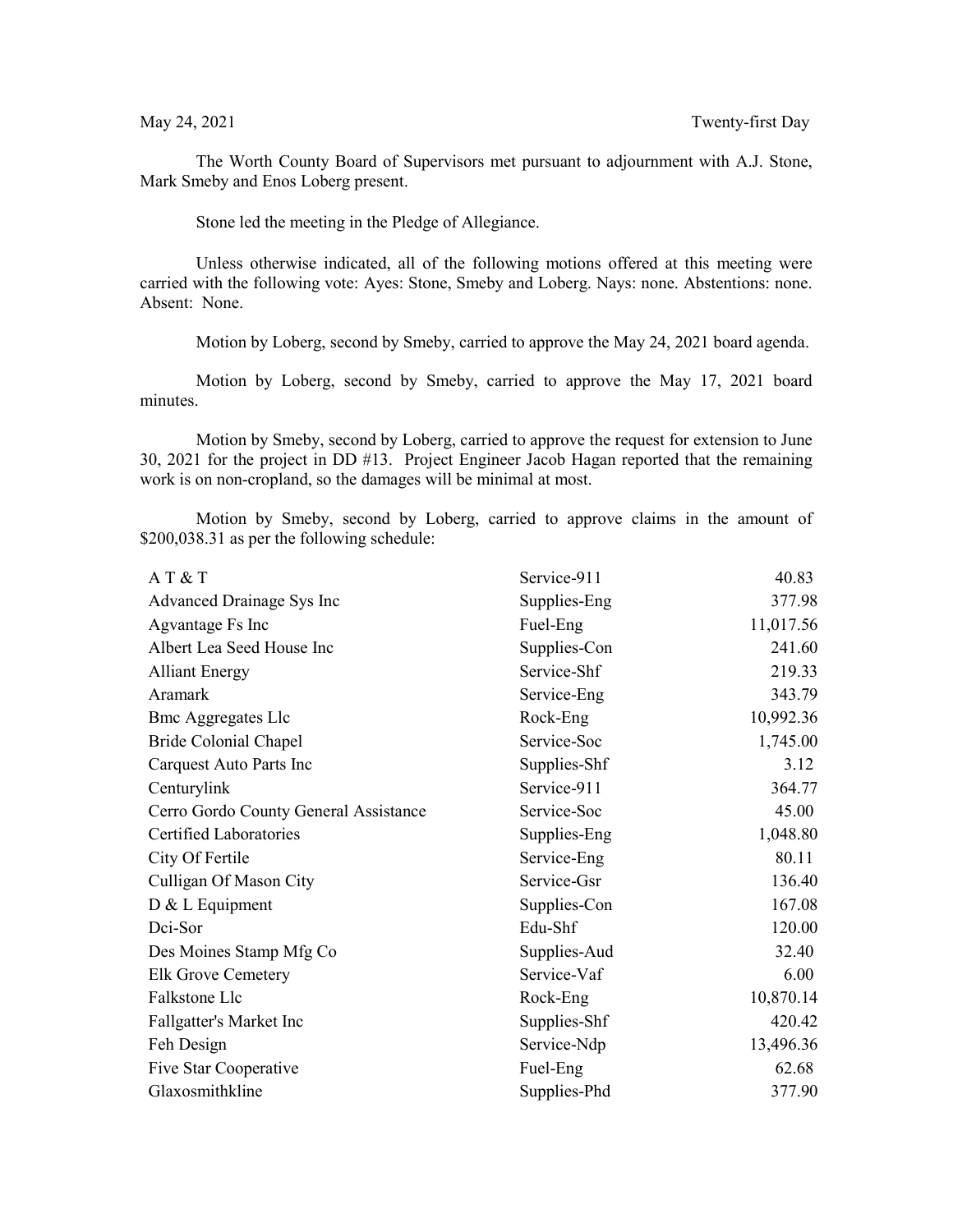| Grp & Associates Inc                    | Service-Phd       | 65.00     |
|-----------------------------------------|-------------------|-----------|
| Guardian Rfid                           | Service-Shf       | 2,175.00  |
| Ia Secretary Of State                   | Service-Aud       | 153.69    |
| Institute Of Ia Cert Assessors          | Edu-Asr           | 330.00    |
| Ip Pathways                             | Service-Dap       | 758.00    |
| Itsavvy Llc                             | Supplies-Dap      | 215.00    |
| J & J Machining Welding & Fabricating   | Supplies-Eng      | 525.80    |
| <b>J&amp;L Autobody And Customs Llc</b> | Service-Shf       | 1,369.90  |
| Jacob Hanson                            | Reimb-Trs         | 318.65    |
| Jerry Hopperstad                        | Mileage-Asr       | 30.86     |
| Jessica Reyerson                        | Reimb-Phd         | 50.00     |
| Joel Rohne                              | Mileage-It/Gis    | 154.00    |
| Joe's Collision & Performance Inc       | Service-Shf       | 70.47     |
| John Deere Financial                    | Supplies          | 493.34    |
| Johnson Controls Fire Protection Lp     | Service-Gsr       | 584.00    |
| Kelly Hardware                          | Supplies-Shf      | 663.58    |
| Larsen Plumbing & Heating Inc           | Service-Shf       | 329.48    |
| Lawson Products Inc                     | Supplies-Eng      | 669.38    |
| Lea Mobile Glass Inc                    | Parts-Eng         | 221.32    |
| Manly Junction Signal                   | Service-Sup & Eng | 771.13    |
| Marco Technologies Llc                  | Service-Dap & Asr | 751.96    |
| Marty Martin                            | Reimb-Sup         | 14.68     |
| Mason City Tile & Marble Co., Inc.      | Service-Shf       | 9,602.79  |
| Menards Inc                             | Supplies-Eng      | 109.47    |
| Mike Romig                              | Mileage-Asr       | 52.58     |
| Nassco Inc.                             | Supplies-Gsr      | 113.17    |
| New Hampton Tribune/Nashua Reporter     | Service-Sup       | 179.10    |
| North Central International             | Parts-Eng         | 62.28     |
| Northwood Anchor Inc                    | Service-Sup & Eng | 972.56    |
| Northwood Chiropractic, Pc              | Service-Shf       | 65.00     |
| Northwood Electric Inc                  | Service-Eng       | 267.22    |
| Nsb Bank                                | Supplies-Rec      | 62.17     |
| Peopleservice Inc                       | Service-Wat & Wwt | 18,647.00 |
| Pinnacle Quality Insight                | Service-Phd       | 154.50    |
| Plunkett's Pest Control Inc             | Service-Ema       | 30.00     |
| Printing Services Inc                   | Supplies-Sdp      | 18.95     |
| <b>Scott Madsen</b>                     | Mileage-Asr       | 25.82     |
| <b>State Hygienic Laboratory</b>        | Service-San       | 188.00    |
| Stromleys Repair Llc                    | Service-Eng       | 55.00     |
| <b>U S Postal Service</b>               | Postage-Rec       | 185.00    |
| Ver Helst Snyder Drug                   | Supplies-Shf      | 121.28    |
| Verizon Wireless                        | Service-It/Gis    | 696.75    |
| Visa                                    | Service-Phd       | 6,108.00  |